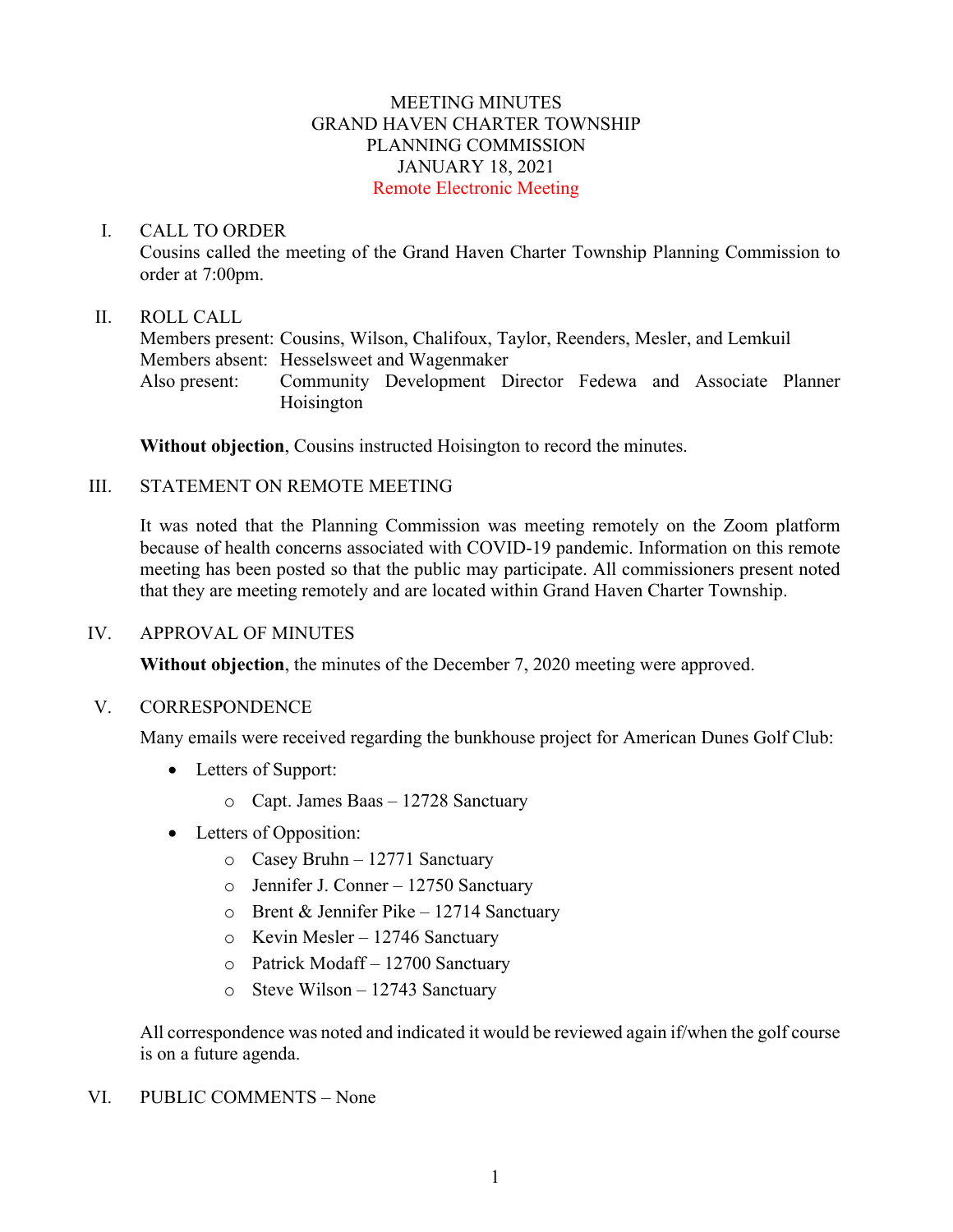# VII. NEW BUSINESS

# A. Site Plan Review – Accessory Building – Lakeshore Antiques Storage Building

Reenders recused himself due to a conflict of interest – he has a financial interest in adjacent property.

Fedewa provided an overview through a memorandum dated January 14<sup>th</sup>.

The owner, Tressa Mills of Mills Realty, project engineers Justin Longstreth and Dennis Reaume of Moore and Bruggink, and applicant Tom Miedema of Miedema Metal Building Systems were present and available to answer questions.

- Purpose of building would be to act as warehouse for excess inventory.
- Proposed building location was revised after listening to comments from the preapplication meeting with the Planning Commission.
- Building location is designed to be more efficient for loading and require less paved surface to be added on site.

The Planning Commission noted the following points of discussion:

- If the accessory building were moved behind the existing main building, there would be fewer design and landscaping requirements for the accessory building.
	- o Suggested location behind the main building would cut down on costs for building materials and landscaping.
- The proposed building would be in the sightline from US-31.
- Proposed location features loading doors that ae visible from US-31 which is not compliant with the overlay zone requirements.
	- $\circ$  More information showing the sightlines is required if the current orientation is maintained.

**Motion** by Taylor, supported by Chalifoux, to **table** the Site Plan Review application and direct the applicant to make the following revisions:

- 1. Must revise the proposed accessory building location to comply with the Zoning Ordinance
- 2. Must provide the sightlines from US-31 to the proposed accessory building.

#### **Which motion carried unanimously.**

B. Recommendation – Closing West Warner St + Railroad Crossing  $\omega$  US-31

Reenders rejoined the meeting.

Fedewa provided an overview through a memorandum dated January 14<sup>th</sup>.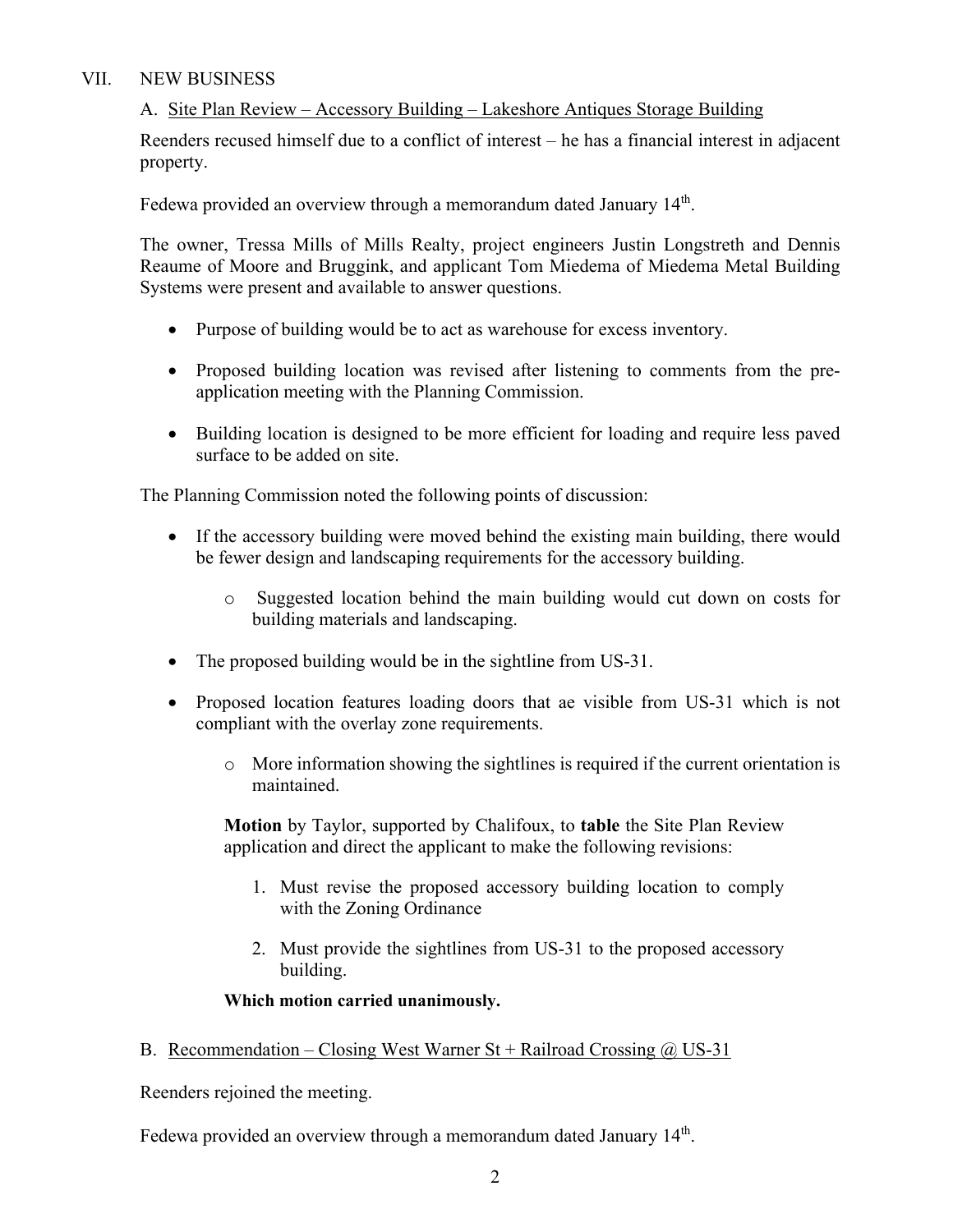Representatives from MDOT – Marc Fredrickson, Muskegon Transportation Service Center Manager and Kris Foondle, Local Grade Crossing Program Manager, were present and available to answer questions.

- Additional bonus monies are granted when multiple railroad crossings are closed.
- MDOT encourages closing passive railroad crossings, like the one at Warner Street.
	- o Passive crossings lack certain safety features such as crossing bars or lights.
	- o There's a lack of storage space for vehicles when waiting for traffic to clear.
	- o More access points on US-31 increase the chances of an accident occurring.
- Noted that MDOT would reach out to residents impacted by closures after decisions are made by the local municipality.
- Explained that possible money granted to Township is required to be spent on transportation-related projects.

The Planning Commission noted the following points of discussion.

- Discussed the impact of closing both access points on Warner and Pierce Street.
- Noted the road being closed could result in a longer life expectancy for the road due to reduced traffic load.
	- $\circ$  Result would be lower costs for residents that share 50% of the price to maintain the road with double chip and seal treatment.
- Concern the closing of the road would be an inconvenience to the affected residents.
- Ouestioned if the Township had contacted residents regarding the change. Concerned that the existing residents would make decisions impacting future property owners.
- Asked if the money received from MDOT could be used to extend utilities or a similar benefit to residents in the Warner Street and Pierce Street areas.

**Motion** by Reenders, supported by Wilson to recommend the Board **not close** Warner Street west of US-31 or to remove the railroad crossing, pending more information.

**Which motion carried**, as shown by the following roll call vote:

Ayes: Wilson, Chalifoux, Reenders, Mesler

Nays: Cousins, Taylor, Lemkuil

Absent: Hesselsweet, Wagenmaker

#### C. Initial Discussion – DDA Boundaries + Potential Projects

Fedewa provided an overview through a memorandum dated January 14<sup>th</sup>.